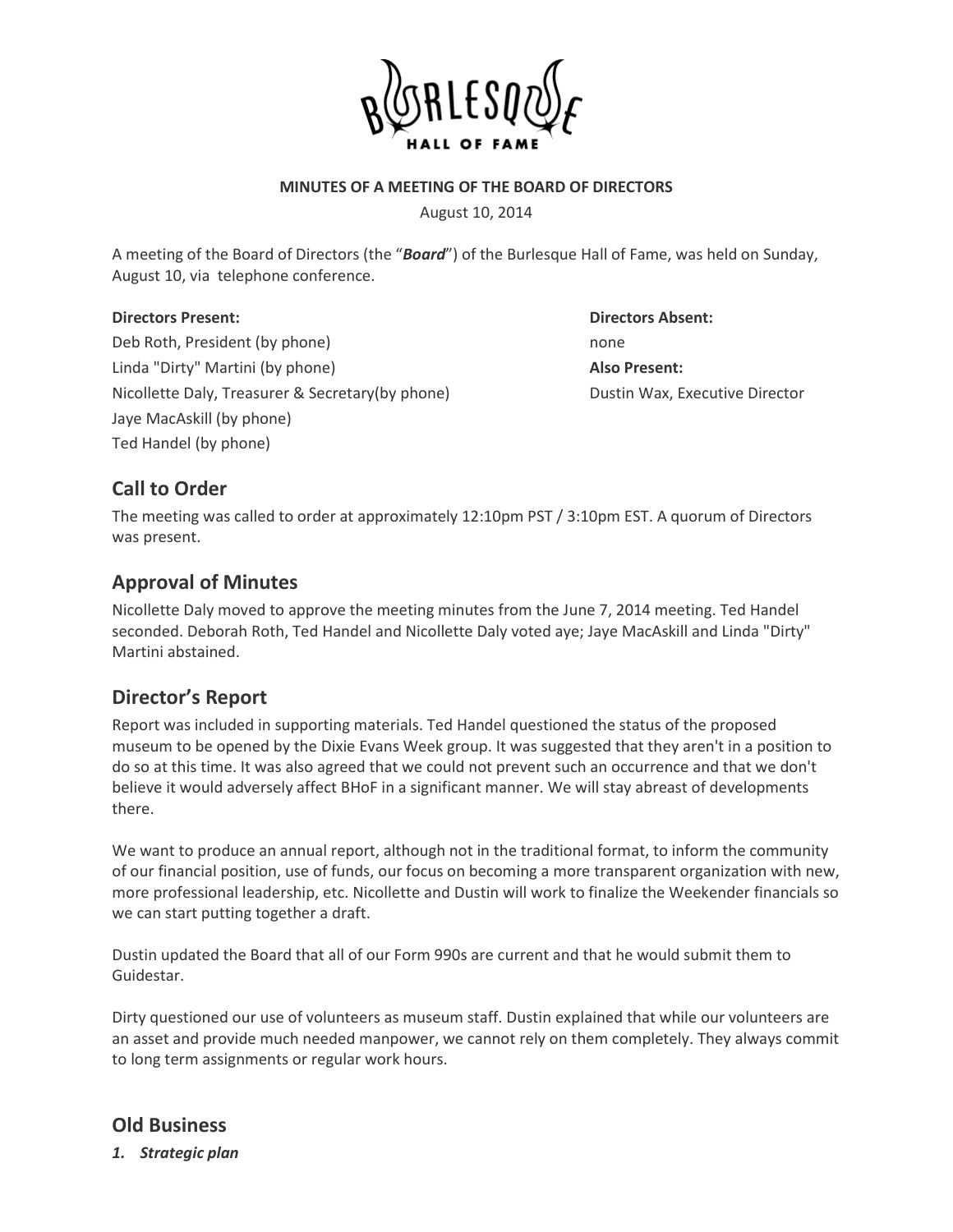The review and approval of the strategic plan was tabled for the next meeting.

### *2. By-Law Revisions*

Discussion around the titles of President versus CEO versus Executive Director. Nicollette opined that the Executive Director and CEO are essentially the same title for the same position - the head of the organization's management team, usually an employee as opposed to a volunteer as Board Members are. The President can be the Executive Director/CEO or the Chairman of the Board. Dustin agreed and suggested that while we can call him Executive Director or CEO, the Executive Director title seems more appropriate for our community.

Further discussion ensued and it was decided we would a) use the Executive Director title to describe Dustin's position and b) the Executive Director would be the President. This requires the wording in Section 8.3 to be edited in order to remove confusion. Nicollette will work on this and submit a new draft for review. There were other suggestions for revisions and Nicollette requested everyone who has revisions or edits to please send them in writing so she could incorporate them into the next draft for discussion.

### *3. Revised Mission Statement*

Deborah Roth moved that we accept the revised Mission statement as submitted, including the short form for PR use. Jaye MacAskill seconded the motion. Ayes were unanimous.

### *4. New Board Member*

Perspective member Judy "Bunny Bee" Brackel's election to the Board was discussed. It was noted that she had already contributed greatly to the Board and organization. Nicollette Daly presented a motion to elect Judy to the Board. Jaye MacAskill seconded the motion; motion passed unanimously.

### **New Business**

### *1. Review 2014 Weekender finances*

We are still waiting for a few things to be finalized. We expect that to happen in the next few weeks. It appears we will net well over \$100k.

### *2. Discussion of Honorary Board position*

This topic was tabled for the next meeting as we now question whether we can have honorary board members. Further research is necessary, Ted agreed to look into the law around this.

### *3. Board nominations*

The following names have been submitted as perspective candidates:

Lily Jackson submitted Rob Ferguson submitted Deb Kay Sera submitted by Dustin

All agreed that more information was needed from perspective candidates. Specifically that we learn why they want to be involved and how we see them fitting into the current membership. Dustin had a board questionnaire he will pass on to Deb for perspective members to fill out.

Currently Kay is involved in the Weekender and one of the committees so we will hold off on her nomination.